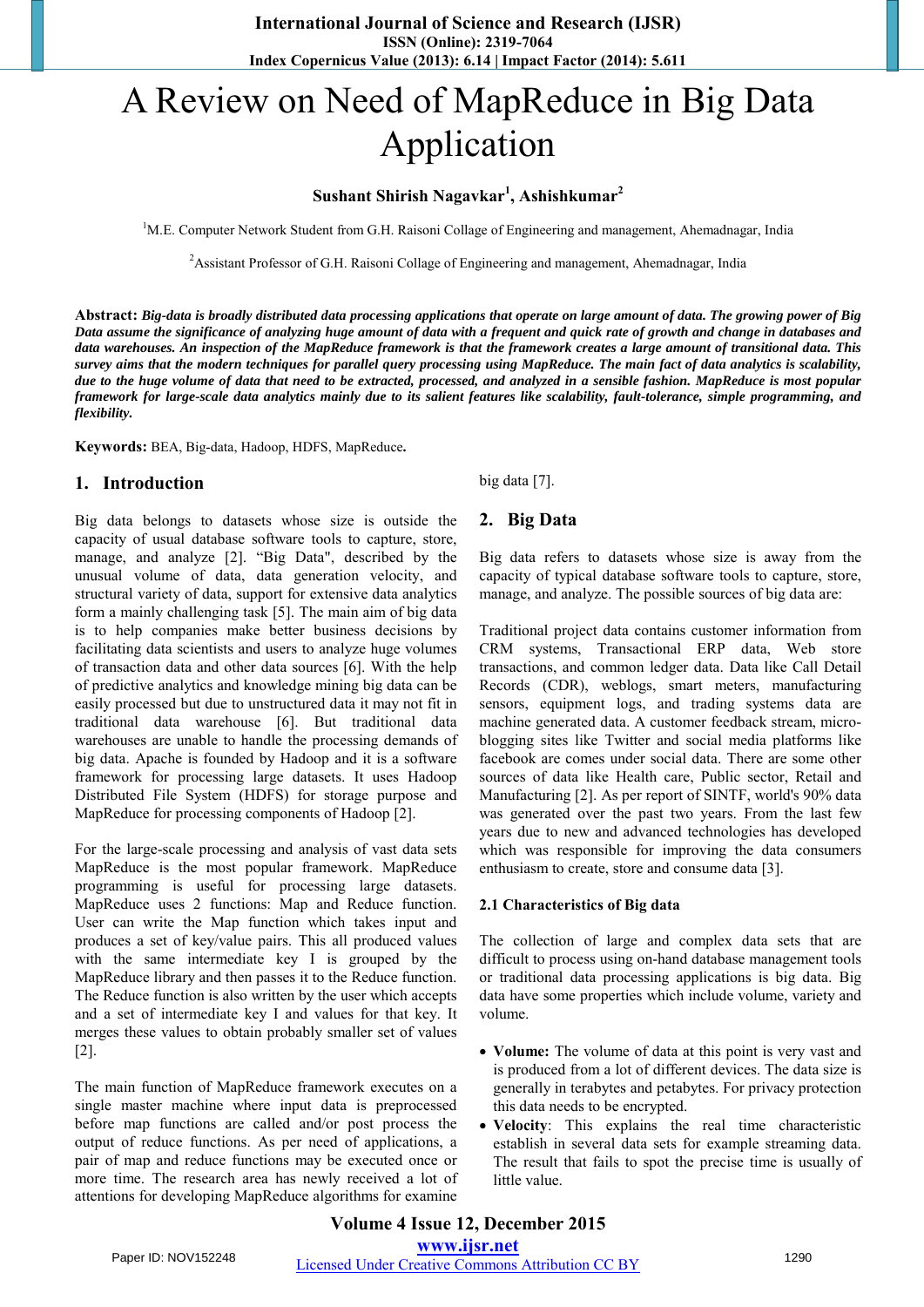**Variety:** Big data consists of a mixture of different types of data i.e. structured, unstructured and semi structured data. The data may be in many different forms like: blogs, videos, pictures, audio files, location information etc[3].



**Figure 1:** Big data formation characteristics

#### **2.2 Traditional DBMS Vs Big Data**

Big Data's scalable technologies need to process well huge amount of data within acceptable times. Big Data scalable technologies contain MPP databases, the Apache Hadoop Framework, the Internet, and archival storage systems [2]. MapReduce is matching to DBMS, not a opposing technology.

- Parallel DBMS are capable for querying of large data sets.
- MR-style systems are for composite analytics and ETL tasks.
- Parallel DBMS need data to fit into the relational model of rows and columns.
- In distinguish, the MR model doesn't need that data files remain to a schema defined using the relational data model. That is, the MR programmer is free to charge structure of their data in every way or even to have no structure at all [2].

# **3. What is Hadoop?**

Hadoop has been efficiently used by many corporations including AOL, Amazon, Facebook, Yahoo and New York Times to run their applications on clusters. For example, AOL uses it for analyzes the behavioral samples of their users to offer requisite services. MapReduce parallel processing framework is from Apache Hadoop which is an open source implementation of the Google's. Hadoop isolates the fine points of parallel processing, in which it includes data distribution to processing nodes, restarting failed subtasks and consolidation of results after computation. Using this framework developer can write parallel processing programs that spotlight on their division problem, rather than parallelization issues. Hadoop consist of 1) Hadoop Distributed File System (HDFS) and 2) Hadoop MapReduce: a software framework [4].

#### **3.1 Characteristics of Hadoop**

- **Scalable–** As per demand of additional nodes those can be added without making any change in data formats, the way of data loading and in the way the jobs or application are written.
- **Cost effective–** Hadoop introduce the especially parallel computing to commodity servers. The output is a considerable reduce in cost which in turn makes it inexpensive to model all the data.
- **Flexible–** Hadoop is schema less so it can take any type of data like structured or not and it can accept data from number of different sources. This data can be joined and aggregated in random ways allowing detailed analysis than any other system can provide.
- **Fault tolerant–** If any node is lost, the system is able to redirects work to another node of the data and continues processing without losing a beat.

#### **3.2 Hadoop Architecture**



**Figure 2:** Hadoop Architecture

One of the primary components of Hadoop is HDFS. This clusters and designed like Master-slave architecture. The Master (NameNode) is responsible for managing the file system namespace and files operations like opening, closing, renaming and directories and also verifies the mapping of blocks to DataNodes along with flexible access to files by clients. Slaves (DataNodes) are responsible for performing read and write operation from the clients beside with block creation, deletion, and replication upon instruction from the Master (NameNode) [2].

Key benefits of Hadoop

- 1) Capable to large files.
- 2) Capable to be parallelism.
- 3) Flexible implementation platform.
- 4) HDFS also run already existing file system.

#### **4. Mapreduce**

For processing and generating large dataset MapReduce programming model is used. Users can write a map function that processes a key/value pair to produce a set of intermediate key/value pairs, and a reduce function is capable of merging this all intermediate values associated with the same intermediate key.

Programs written in this functional manner are automatically parallelized and executed on a large group of service

# **Volume 4 Issue 12, December 2015 www.ijsr.net**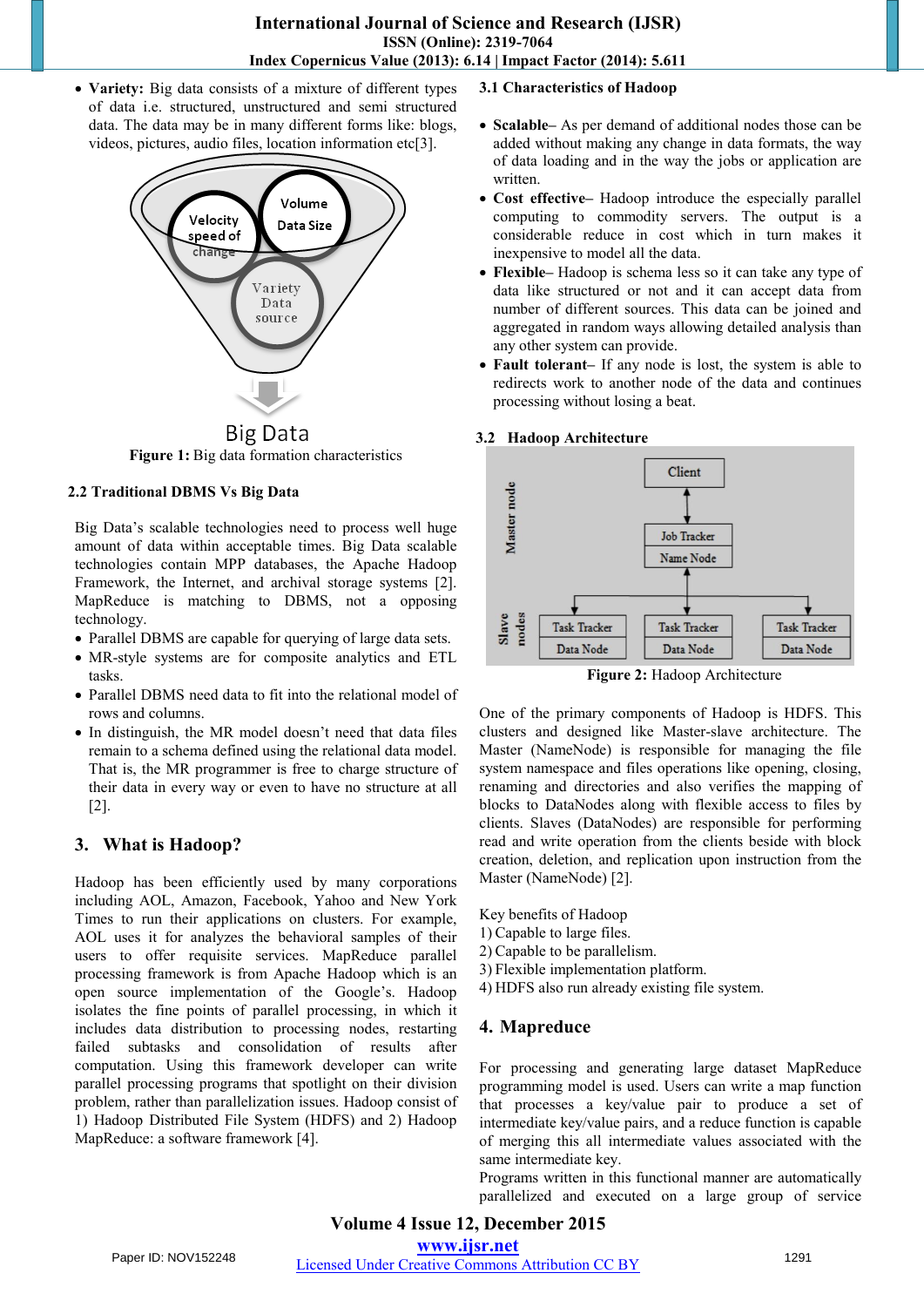machines. At the execution-time system partition the input data, schedules the program's execution across a set of machines, handles machine failures and manage the necessary inter-machine communication. This permit programmers not including any knowledge with parallel and distributed systems to easily develop the resources of a large distributed system. Simplicity is the feature of MapReduce Model. Due to Map () and Reduce () can be written by users. Input data are collection of group in a distributed file system. Programs are added into a distributed-processing framework [2].



**Figure 3:** Hadoop simple cluster graphic

MapReduce is popular due to its simple programming interface and excellent performance while applying a large range of applications. Such applications receive a huge amount of input data and also called as "Big-data applications". As shown in Fig. 4.2, input data is first divide and then supply to workers in the map phase. Individual data substances are called records. Each worker got this splinted input from MapReduce system to produces records. Intermediate results generated in the map phase are shuffled and sorted by the MapReduce system and are then give to the workers in the reduce phase. Final results are produced by number of reducers and written to the disk.

Conceptually the map and reduce functions gave by the user have connected Types:

Map  $(k1, v1) \rightarrow$  list  $(K2, v2)$ Reduce (K2, list  $(v2)$ )  $\rightarrow$  list  $(v2)$ 

I.e., the input keys and values are drawn from a different domain than the output keys and values. Furthermore, the intermediate keys and values are from the same domain as the output keys and values [9].







**Figure 5:** MapReduce data flow

# **5.Conclusion**

This paper analyzes the concept of big data and how it differs from traditional database. It also clearly identifies the Hadoop environment, its architecture and how it can be implemented using MapReduce functions. So, it is sure that this paper helps the researches to understand the basic concepts of big data, Hadoop and MapReduce to move further. But this system has some errors like an observation of the MapReduce framework is that the framework generates a large amount of intermediate data. Such abundant information is thrown away after the tasks finish, because MapReduce is unable to utilize them. Once the results are produced then it will do same tasks for similar query for iterative execution of same query this produces the time consuming task and processing work more.

In our future work, researcher must able to utilize this produced results data for further processing of similar query and must be reduce the processing time and processing cost of query to get better performance form system and system also able to use the produced results.

#### **References**

- [1] Yaxiong Zhao\*, Jie Wu, and Cong Liu, "Dache: A Data Aware Caching for Big-Data Applications Using the MapReduce Framework", February 2014
- [2] D.Usha<sup>A\*</sup> and Aslin Jenil A.P.S<sup>A</sup>, "A Survey of Big Data Processing in Perspective of Hadoop and Mapreduce", <sup>A</sup>Hindustan University, Accepted 05 March 2014.
- [3] Kudakwashe Zvarevashe1, Mainford Mutandavari2, Trust Gotora3 ,"A Survey of the Security Use Cases in Big Data", International Journal of Innovative Research in Computer and Communication Engineering(An ISO 3297: 2007 Certified Organization) Vol. 2, Issue 5, May 2014